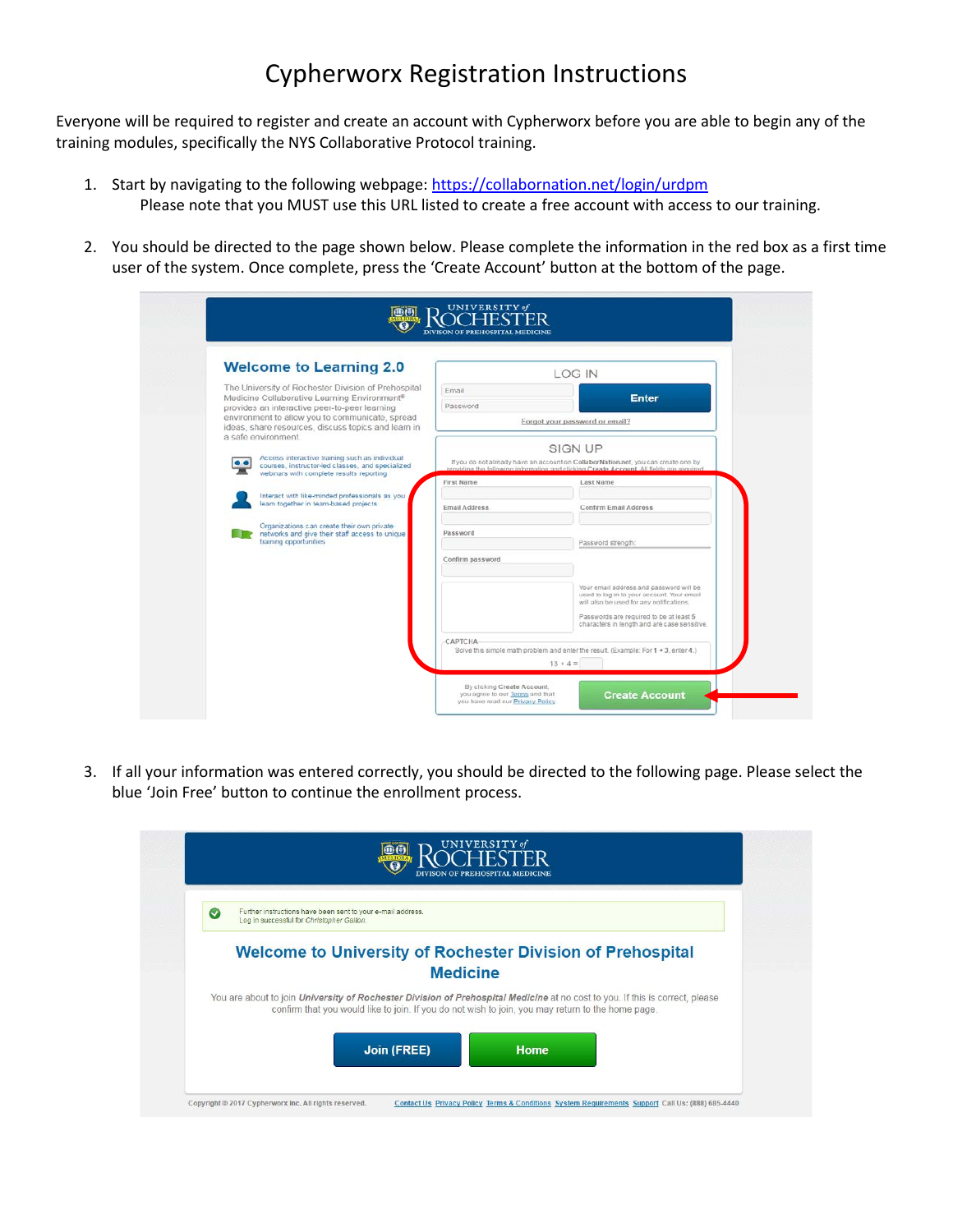4. Select 'Yes' to confirm your enrollment.

|                                                                                                                     | DIVISON OF PREHOSPITAL MEDICINE                                                                                                                                                                                                           |
|---------------------------------------------------------------------------------------------------------------------|-------------------------------------------------------------------------------------------------------------------------------------------------------------------------------------------------------------------------------------------|
| Further instructions have been sent to<br>$\omega$<br>Log in successful for Aaron Farney.<br><b>Welcome to Univ</b> | Are you sure that you would like to join University of<br><b>Rochester Division of Prehospital Medicine?</b><br>on of Prehospital<br>N <sub>o</sub><br>Yes                                                                                |
| Join (FREE)                                                                                                         | You are about to join University of Rochester Division of Prehospital Medicine at no cost to you. If this is correct, please<br>confirm that you would like to join. If you do not wish to join, you may return to the home page.<br>Home |
| Copyright @ 2017 Cypherworx Inc. All rights reserved.                                                               | Contact Us, Privacy Policy, Terms & Conditions, System Requirements, Support, Call Us: (888) 685-4440.                                                                                                                                    |

- 5. You will then be asked to provide some additional information about your certification level, contact phone number, and MLREMS agency affiliations. All of these fields are able to be edited as long as your account is active, but must be completed at the time of registration. Below are a few suggestions to help you navigate these fields.
	- Please select the highest EMS level of certification that you practice at in the MLREMS region, even if you do not practice at that level at ALL of your agencies. (Example: You are a paramedic for Gates Ambulance but are only able to practice as a BLS EMT at Gates Fire Department – select paramedic)
	- The field for 'Primary Agency' is at your discretion, but typically your place of full time employment, even if it is not here you practice at your highest level of care.
	- 'Additional Agencies' should be completed for as many agencies as possible. This will allow one training to be accepted by all your agencies simultaneously, saving you the time to make copies or send emails.
	- If you have no additional agencies, the field should be completed with the '\* No Additional Agencies field as a place holder.
	- Click 'submit' once all the fields have been answered.

|                                           | <b>Additional Registration Information</b> |   |  |
|-------------------------------------------|--------------------------------------------|---|--|
|                                           |                                            |   |  |
| Level of Certification*: Select an option |                                            | ۰ |  |
| NYS EMS Region*: Select an option         |                                            |   |  |
| NYS EMT Number*:                          |                                            |   |  |
| Provider's Phone Number:                  |                                            |   |  |
| Primary Agency*: Select an option         |                                            | ٠ |  |
| Additional Agency*: Select an option      |                                            | ٠ |  |
| Additional Agency": Select an option      |                                            | ٠ |  |
| Additional Agency*: Select an option      |                                            | ٠ |  |
| Additional Agency*: Select an option      |                                            | ٧ |  |
| Additional Agency*: Select an option      |                                            | ٠ |  |
|                                           |                                            |   |  |
|                                           | Additional Agency*: Select an option       |   |  |